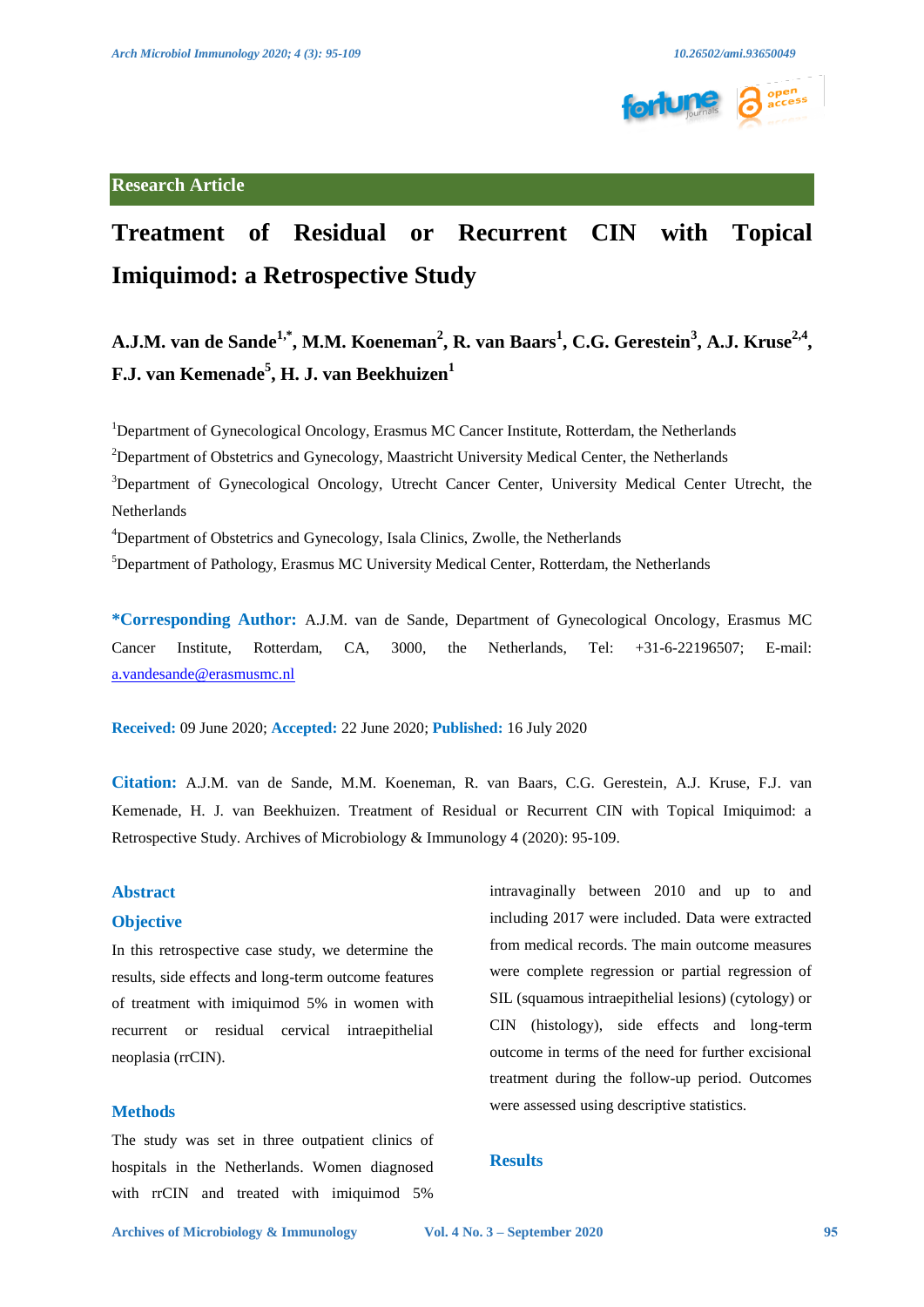The 18 studied women tolerated imiquimod well: all completed the treatment, with a temporary stop or dose reduction in two. The treatment was successful in 11 women overall (61%) of whom 8 women (80%) with high grade CIN (grades II-III). Of these 11 women, 4 women developed a recurrence of which 3 women were treated successfully with imiquimod or a LLETZ procedure. One woman died in the follow up without treatment of the CIN lesion. Of the remaining seven women with unsuccessful treatment, four patients underwent additional therapy. Two women underwent a hysterectomy, one woman underwent multiple procedures and the last woman underwent laser therapy and imiquimod, but died in the follow up. Of the remaining three out of those 7 women with unsuccessful treatment, two women refused further therapy and one woman required no further therapy since she cleared HPV and showed no dysplasia in the follow-up period.

## **Conclusions**

In studied population, imiquimod treatment was well tolerated and associated with resolution or regression of SIL/CIN in 61% of women. We have started a randomized controlled trial to compare the efficacy of imiquimod with that of LLETZ in recurrent or residual CIN.

## **Keywords**

Cervical intraepithelial neoplasia; Imiquimod; Human papillomavirus; Prevention cervical cancer; Cervical dysplasia; LLETZ; Transformation zone

## **Introduction**

Cervical cancer ranks as the fourth most frequently diagnosed cancer type and it is the fourth leading cause of cancer death in women worldwide [1]. Cervical intraepithelial neoplasia (CIN) is the precursor of cervical cancer and develops mostly in

women of reproductive age. CIN is classified into low grade squamous *intraepithelial* dysplasia (CIN 1) and high grade squamous *intraepithelial* dysplasia (CIN 2-3). CIN 1 is almost universally left untreated because the probability of progression to cervical cancer is low and the lesion usually resolves spontaneously. CIN 2 and CIN 3, however, are considered precursors of cervical cancer and therefore usually treated with a 'large loop excision of the transformation zone' (LLETZ) [2]. This is a surgical procedure aimed at eliminating the affected part of the transformation zone. This procedure has potential complications such as hemorrhage, infection and complications in subsequent pregnancies. Multiple studies have shown a higher risk of premature birth among women who have undergone a LLETZ procedure [3-5]. This risk even reaches up to 13% among women who underwent more than one treatment procedure [6].

Disease residue or recurrence after a first LLETZ procedure occurs in 10-15% of cases [7]. A second LLETZ procedure is usually performed if this concerns a CIN 2-3 lesion [2]. Because of the higher risk of premature birth after multiple LLETZ procedures, it might be commendable to apply non-invasive treatment in young patients with residual or recurrent CIN (rrCIN).

One of the possibilities is the application of imiquimod cream. This topical immune response modifier with indirect antiviral and antitumor properties is commonly used to effectively treat genital warts and basal cell carcinoma [8]. Yet, it has also been found effective in the treatment of primary CIN lesions: in a randomized controlled trial, disease regression of high grade CIN was found in 73% of women treated with a 16-week course of intravaginal imiquimod cream [9]. Evidence on the efficacy of imiquimod in the treatment of rrCIN is largely lacking; only one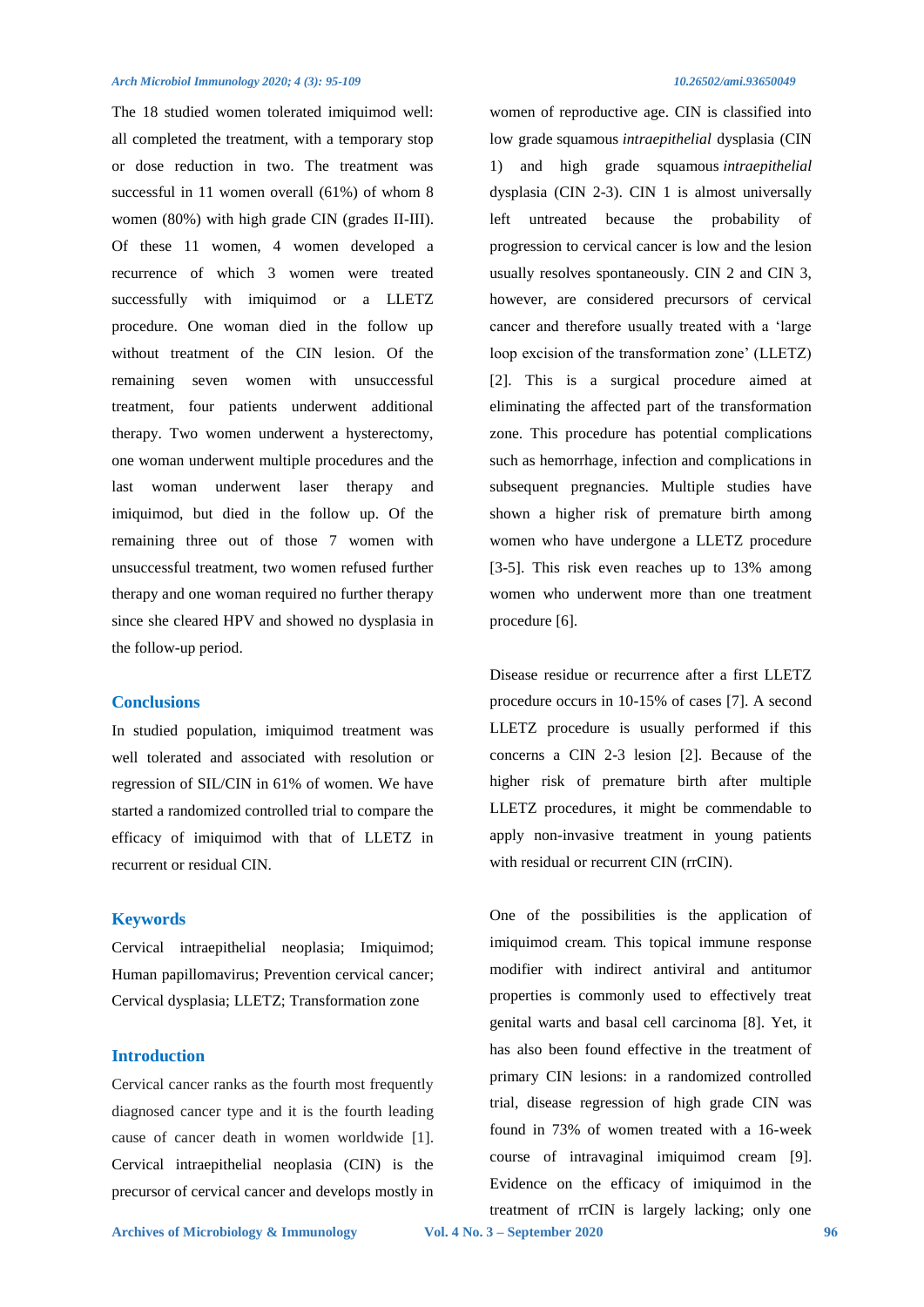study has reported on the treatment of rrCIN with imiquimod [10]. This was a case series from Diaz-Arrastia et al including two HIV-positive women treated with imiquimod after failed LLETZ or cryotherapy; neither had needed additional surgical therapy during 22.5 –months follow-up.

To obtain more evidence about the use of imiquimod in rrCIN, we retrospectively studied efficacy and safety of imiquimod therapy in patients with residual or recurrent CIN after previous excisional treatment.

## **Methods**

### **Study Design**

This retrospective case study concerned patients treated in three hospitals in the Netherlands; Meander Hospital in Amersfoort, the Erasmus University Medical Center in Rotterdam, and Havenziekenhuis in Rotterdam. After Grimm and colleagues [9] had demonstrated the beneficial effect of imiquimod in patients with cervical dysplasia, this treatment modality was offered off label in selected cases in these hospitals. The study was approved by the Medical Ethics Review Board of the Erasmus University Medical Center (MEC-2015-035). There was neither patient nor public involvement in this retrospective study. The study was not funded.

We included all women with histological or cytological proven rrCIN after previous surgical treatment, who were subsequently treated with imiquimod, between 2010 up and including 2017. Because of the retrospective data and the heterogeneity of the study group, it was impossible to differentiate between a recurrent or a residual lesion.

Relevant data of these patients were retrieved from their medical records.

## **Treatment Procedures**

The included patients had received suppositories of imiquimod cream 5% for 16 to 24 weeks, and had inserted the cream intravaginally two to three times a week. One patient had applied the cream on a vaginal tampon. If side effects were noted, the frequency could be reduced or medication could temporarily be stopped. Any side effects had been recorded in patient's file.

Data extracted from the medical record included the reason for the use of imiquimod, the obstetric and medical histories; other human papillomavirus (HPV) related diseases, CIN classification of the previous primary treatment, CIN grade at the start of imiquimod treatment, and side effects of the treatment. The primary outcome of this study was efficacy of the imiquimod treatment, defined as a cytological or histological regression of the lesion – either partial of complete. Partial regression was defined as a lower CIN classification based on cytology or histology at the first follow-up visit after initiation of imiquimod treatment in comparison to the baseline classification. Complete regression was defined as the absence of dysplasia on histology or cytology at the first follow-up visit. No regression was defined as no change or a higher grade of dysplasia on histology or cytology at the first follow-up visit in comparison to the baseline grade. Conversion of HPV-positive status to HPVnegative status, the side effects of imiquimod and the long-term outcome in terms of the need for further excisional treatment during the follow-up period were monitored.

Statistical analysis was performed using SPSS 24.0 (SPSS Inc., Chicago, IL, USA). Descriptive statistics were applied to patient characteristics and the primary outcome measure. Fisher`s exact test was applied for analysis of subgroups. All p-values are two-sided and significance was set at  $P < 0.05$ .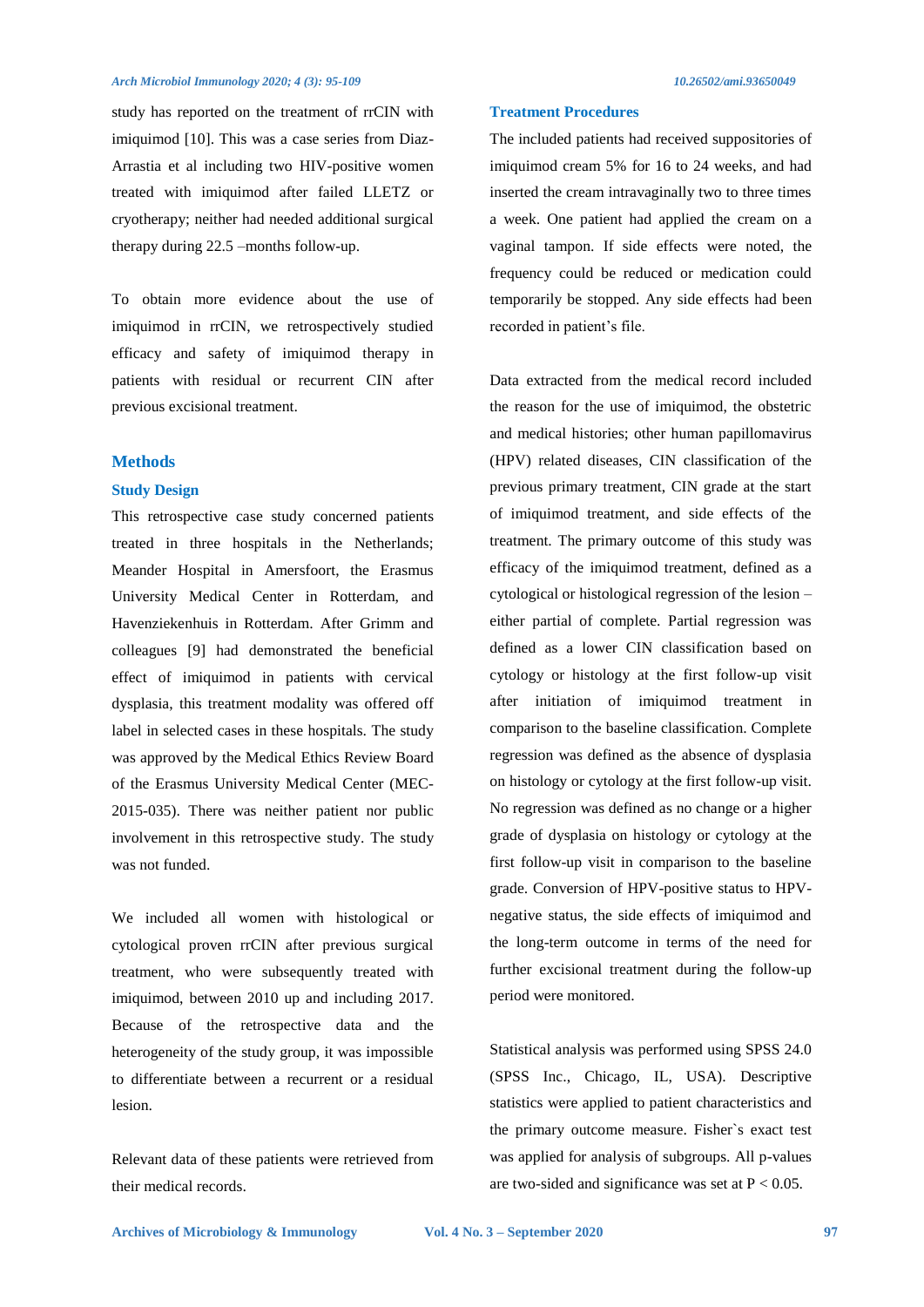## **Results**

### **Population Characteristics**

Eighteen women treated for rrCIN with imiquimod in the eight-year period under study were included in this study. Their baseline characteristics are listed in table 1. The median age was 37.7 years (range 28-71 years). Five women were immunocompromised, four of whom used immunosuppressive medication (infliximab, tacrolimus, azathioprine, prednisone, mycophenolatemofetil). One of these five patients was infected by HIV. The primary treatment indication had been CIN 2 or CIN 3 in the majority of patients (89%); and the treatment consisted of LLETZ in 15 women (83%) and conization in three women (17%). Nine women had undergone more than one excisional treatment procedures before treatment with imiquimod.

## **Imiquimod Treatment Indications, Procedures and Side Effects**

Specifications on imiquimod treatment indications and procedures can be found in table 2. The rrCIN grade prior to imiquimod treatment was moderate to severe in ten women and borderline or mild in eight women. Seven women's HPV status before imiquimod treatment had not been assessed; the status of the other eleven women was high risk HPV positive.

The commonest reasons for the treatment with imiquimod were a future pregnancy wish  $(22\%)$ . concomitant vaginal intraepithelial neoplasia (VaIN) lesions (22%) and impossibility to perform another excisional procedure due to insufficient cervical length (22%).

All patients had completed the treatment, although one had temporarily stopped applying imiquimod because of side effects and another patient had

received a reduced dosage for the same reason. Of all patient-reported side effects, fatigue was most common (50%). Other frequently noted side effects were headache, vaginal pain, myalgia and fever. Physician-reported side effects were vaginal redness (one patient) and temporary elevation of liver enzymes (one patient). One patient had a vaginal erosion until 6 months after stopping the treatment.

## **Treatment Outcomes**

Table 3 shows treatment specifications and outcomes per patient. The first examination after treatment was cytology in 10 women; colposcopy and biopsies in seven women; both cytology and colposcopy with biopsies in one woman. The time passed between the end of the imiquimod treatment and the first exam varied from 2 weeks to 26 weeks. The treatment was considered successful in 11 patients (61%); i.e. complete regression (n=7) or partial regression of the CIN grade (n=4), as shown on histology or cytology after treatment. Six patients (33%) had stable disease. One patient (6%) showed disease progression after the treatment with imiquimod and underwent laser treatment because she also had VaIN lesions.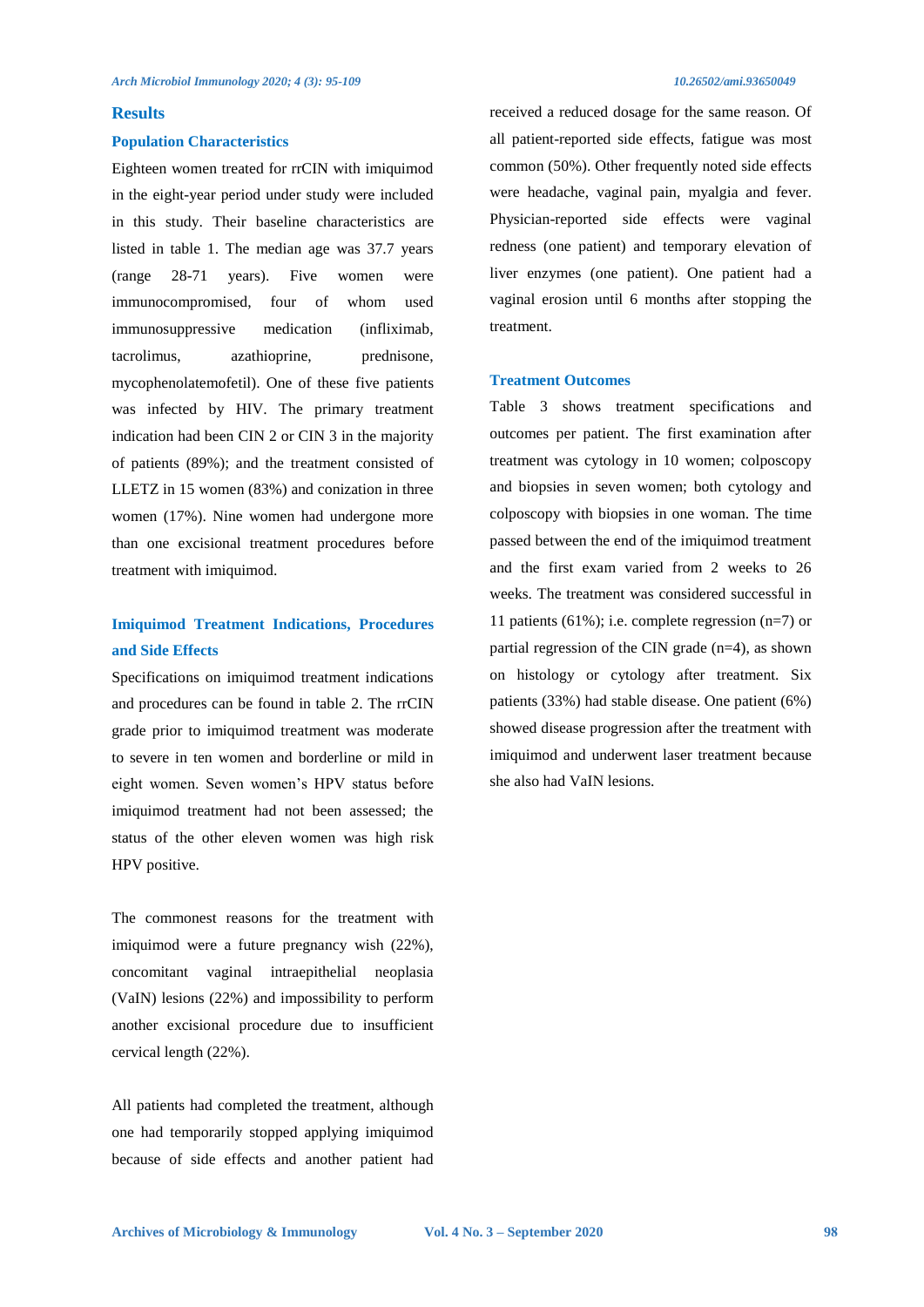| <b>Characteristics</b>                                                   |                |
|--------------------------------------------------------------------------|----------------|
| Age (yrs)                                                                |                |
| <b>Median</b>                                                            | 37.7           |
| Range                                                                    | 28-71          |
| <b>Parity</b>                                                            |                |
| $\bf{0}$                                                                 | 10             |
| $\mathbf{1}$                                                             | 3              |
| $\mathbf{2}$                                                             | $\mathbf{1}$   |
| $\overline{\mathbf{3}}$                                                  | $\overline{2}$ |
| $\overline{\mathbf{4}}$                                                  | $\mathbf{1}$   |
| missing                                                                  | $\mathbf{1}$   |
| <b>Smoking status (No. of patients)</b>                                  |                |
| <b>Smoking</b>                                                           | $\overline{4}$ |
| Non-smoking                                                              | 10             |
| Recently quit smoking (<3 months)                                        | $\mathbf{1}$   |
| <b>Unknown</b>                                                           | 3              |
| Immunodeficiency or immunosuppressive medication                         |                |
| Yes                                                                      | 5              |
| N <sub>o</sub>                                                           | 13             |
| Number of ablative/excisional treatments before treatment with imiquimod |                |
| $\mathbf{1}$                                                             | 9              |
| $\overline{2}$                                                           | 6              |
| $\overline{\mathbf{3}}$                                                  | 3              |
| Method of first excisional treatment in history (No. of patients)        |                |
| <b>LLETZ</b> procedure                                                   | 15             |
| Cold knife conization                                                    | 3              |
| Grade of dysplasia in first excisional treatment ((No. of patients (%))  |                |
| CIN1                                                                     | 2(11%)         |
| CIN2                                                                     | 5(28%)         |
| CIN3                                                                     | 11 (61%)       |
| Other HPV-related disease (No. of patients)                              |                |
| <b>VIN</b>                                                               | $\mathbf{1}$   |
| <b>VAIN</b>                                                              | 6              |
| <b>AIN</b>                                                               | $\overline{0}$ |
| <b>Genital warts</b>                                                     | $\overline{4}$ |

## Table 1. Patients' baseline characteristics (n=18)

LLETZ: Large Loop Excision of the Transformation Zone, CIN: cervical intraepithelial neoplasia, VIN: Vulvar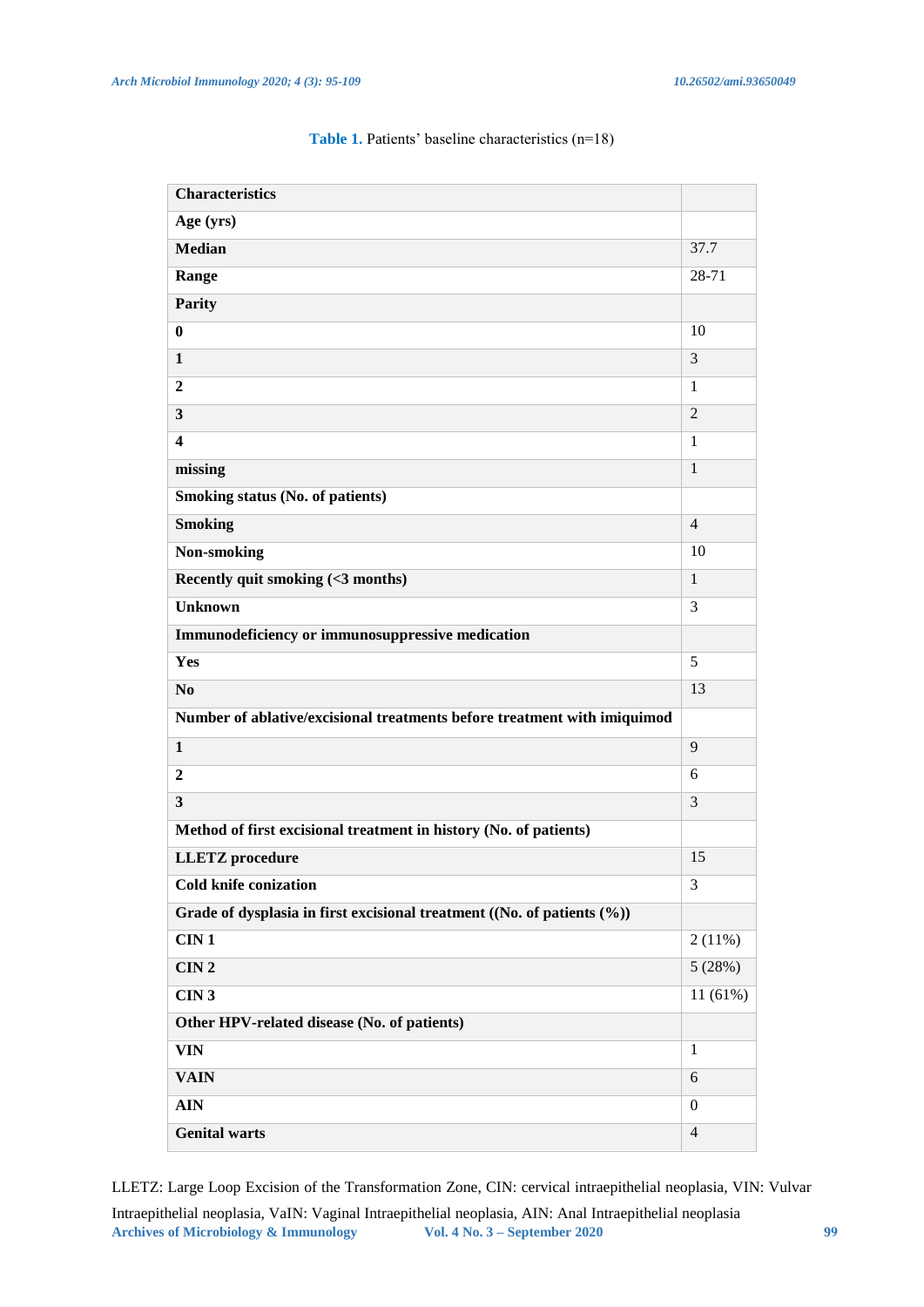## **Table 2:** Imiquimod treatment characteristics (n=18)

| Grade of dysplasia (cytological or histological) before treatment (No. of |                |  |  |  |  |  |
|---------------------------------------------------------------------------|----------------|--|--|--|--|--|
| patients (%))                                                             |                |  |  |  |  |  |
| <b>Borderline or mild</b>                                                 | 8(44%)         |  |  |  |  |  |
| <b>Moderate</b>                                                           | 5(28%)         |  |  |  |  |  |
| <b>Severe</b>                                                             | 5(28%)         |  |  |  |  |  |
| Hr-HPV status before treatment with imiquimod                             |                |  |  |  |  |  |
| <b>Positive</b>                                                           | 11             |  |  |  |  |  |
| <b>Negative</b>                                                           | $\mathbf{0}$   |  |  |  |  |  |
| <b>Unknown</b>                                                            | $\overline{7}$ |  |  |  |  |  |
| Reason for use of imiquimod (No. of patients)                             |                |  |  |  |  |  |
| Wish to conceive in the future                                            | $\overline{4}$ |  |  |  |  |  |
| <b>Concomitant VaIN lesions</b>                                           | $\overline{4}$ |  |  |  |  |  |
| No cervical length for LLETZ procedure                                    | $\overline{4}$ |  |  |  |  |  |
| <b>Multiple LLETZ procedures in history</b>                               | 3              |  |  |  |  |  |
| Comorbidity                                                               | 1              |  |  |  |  |  |
| Long-lasting low grade abnormal cytology                                  | $\mathbf{1}$   |  |  |  |  |  |
| <b>Unknown</b>                                                            | 1              |  |  |  |  |  |
| <b>Application (No. of patients)</b>                                      |                |  |  |  |  |  |
| <b>Suppositories</b>                                                      | 17             |  |  |  |  |  |
| <b>Tampon</b>                                                             | $\mathbf{1}$   |  |  |  |  |  |
| <b>Duration of treatment (weeks)</b>                                      |                |  |  |  |  |  |
| 16 weeks                                                                  | 14             |  |  |  |  |  |
| 17 weeks                                                                  | $\mathbf{1}$   |  |  |  |  |  |
| 24 weeks                                                                  | $\overline{2}$ |  |  |  |  |  |
| <b>Unknown</b>                                                            | 1              |  |  |  |  |  |
| Time passed between first abnormal cytology after primary treatment       |                |  |  |  |  |  |
| and start of treatment with imiquimod (months)                            |                |  |  |  |  |  |
| <b>Median</b>                                                             | 19             |  |  |  |  |  |
| Range                                                                     | $2 - 69$       |  |  |  |  |  |
| Side effects $((No of patients (%)))$                                     |                |  |  |  |  |  |
| <b>Fatigue</b>                                                            | $9(50\%)$      |  |  |  |  |  |
| Headache                                                                  | 6(33%)         |  |  |  |  |  |
| Pain                                                                      | 5(28%)         |  |  |  |  |  |
| <b>Myalgia</b>                                                            | 4(22%)         |  |  |  |  |  |
| Fever                                                                     | 4(22%)         |  |  |  |  |  |
| <b>Discharge</b>                                                          | 3(17%)         |  |  |  |  |  |
| <b>Itching</b>                                                            | 2(11%)         |  |  |  |  |  |

Hr=high risk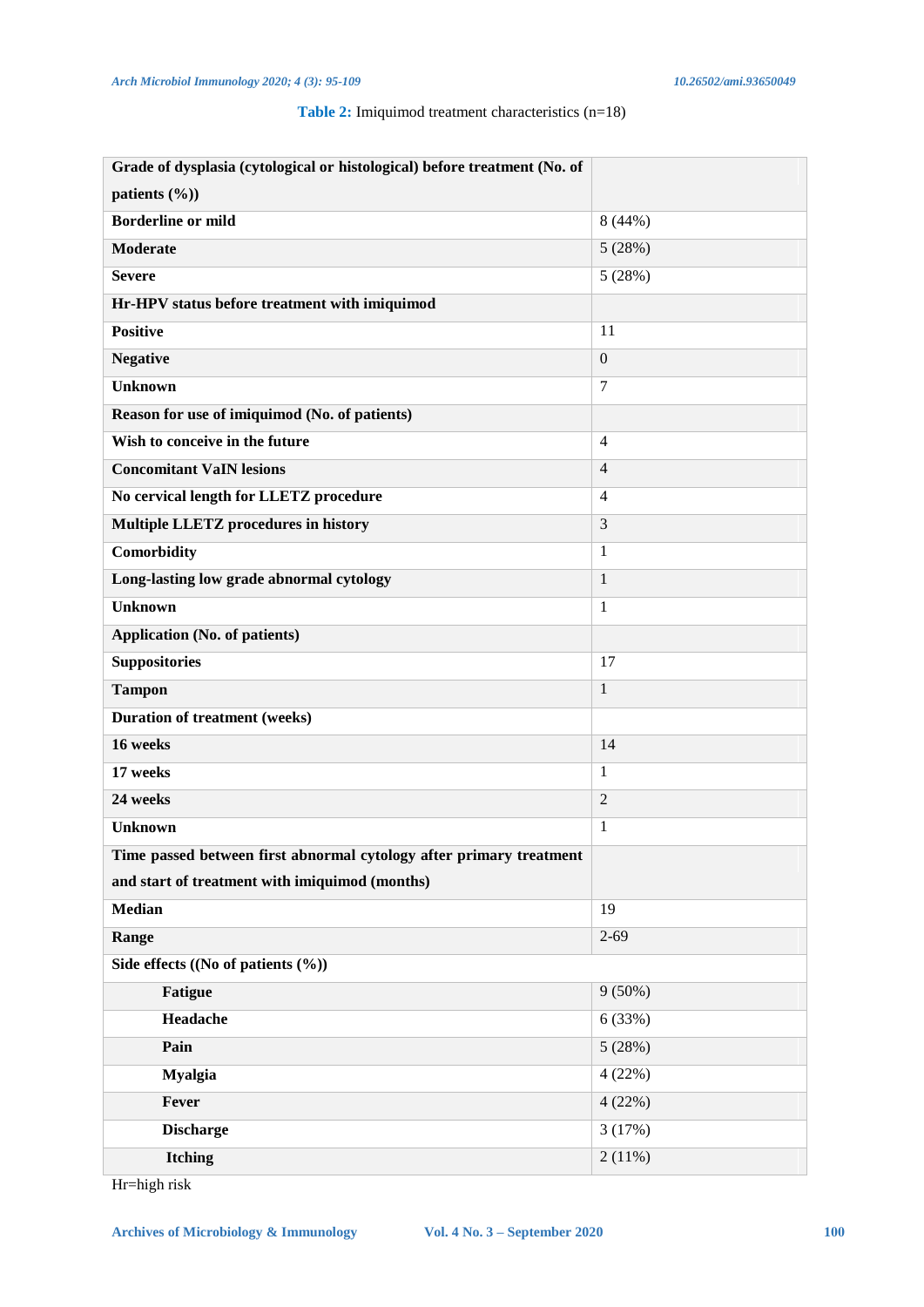The outcomes of subgroup analyses regarding the association between patient characteristics and treatment efficacy are reported in table 4. Immunodeficiency, number of previous treatment procedures, smoking and parity did not seem to be associated with treatment efficacy. A potential association was found for treatment interval, age and disease grade, although not statistically significant. We found a trend for better treatment response in patients in whom rrCIN had persisted for less than a year in comparison with patients with a longer duration of rrCIN (80% vs 64%; p value 0.60). The same holds for patients younger than 35 years versus older patients (86% vs 45%; p value 0.15) and for women with high grade CIN compared with women with low grade CIN (80% vs 38%; p value 0.145).

The median long-term follow-up period was 26 months (range 0-95 months) and is described in table 5. One (patient 8) of the seven women who had no dysplasia after imiquimod treatment developed recurrence of disease. She then underwent a LLETZ procedure, after which cytology results were normal.

Recurrence had occurred in three of the four patients with partial regression. One patient (patient 4) received imiquimod again, which was successful (complete regression). The other (patient 12) underwent a LLETZ procedure and started imiquimod immediately after the procedure. She still has abnormal cytology in 2019, however, and has been advised to undergo another surgical procedure. Cytology findings remained abnormal in the third patient (patient 17) whose lesion had regressed, but she refused therapy. She had a

history of kidney transplantation and diabetes and died of pneumonia 2.5 years after the imiquimod treatment.

One of the three patients (patient 6) with a stable disease and an expectative management underwent a LLETZ procedure twice after the imiquimod treatment. One (patient 9) other underwent a LLETZ and later a hysterectomy. Yet another (patient 15) underwent a hysterectomy after a long period of abnormal cytology results.

The disease had recurred after laser therapy in the one patient with progression of disease (patient 5). She then was treated with imiquimod again. Shortly after completing the treatment, she died of the complications of autoimmune hepatitis and liver transplantation, which was unrelated to the use of imiquimod (Table 5).

Although not being a primary endpoint, hr-HPV status was also monitored. Seven of the 15 patients who had been tested for hr-HPV after treatment were tested negative (47%). Four of these seven women had a proven HPV infection before imiquimod treatment and thus had cleared this. The prior-to-treatment HPV status of the other three was unknown.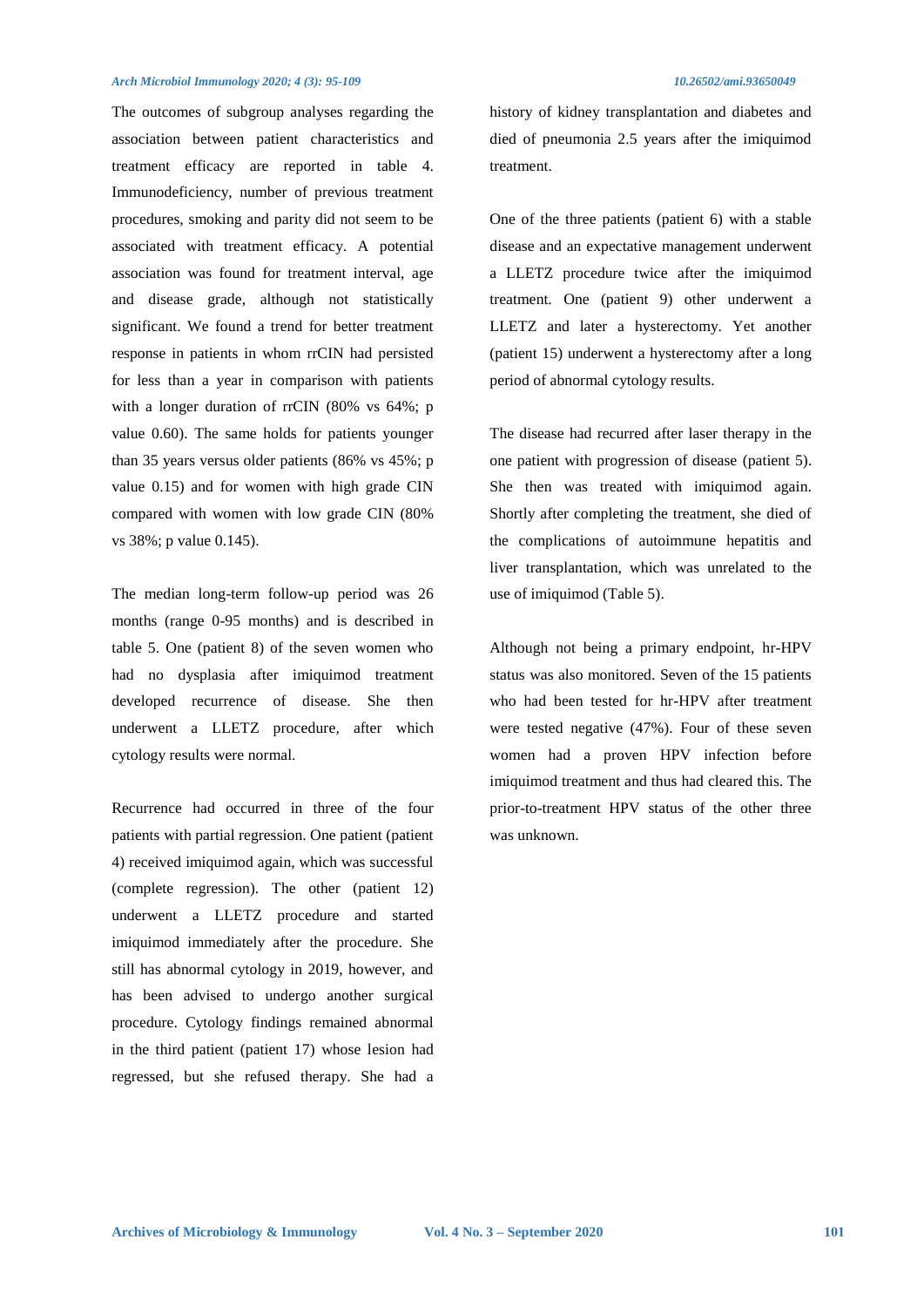| <b>Patient</b>   | Grade of         | <b>Number</b>  | Grade<br>of      | <b>Time</b><br>passed | <b>Outcome</b><br>of  | <b>Complete</b>     |
|------------------|------------------|----------------|------------------|-----------------------|-----------------------|---------------------|
|                  | dysplasia        | of             | dysplasia<br>at  | between               | first follow up       | regression/partial  |
|                  | at<br>first      | previous       | start study      | completing            |                       | regression/no       |
|                  | treatment        | surgeries      |                  | treatment<br>and      |                       | regression          |
|                  |                  |                |                  | first follow up       |                       |                     |
| $\mathbf{1}$     | CIN <sub>3</sub> | $\mathbf{1}$   | CIN <sub>3</sub> | unk                   | dysplasia<br>No       | Complete regression |
|                  |                  |                |                  |                       | (cyt)                 |                     |
| $\overline{2}$   | CIN <sub>3</sub> | $\overline{2}$ | CIN3             | 10 weeks              | No<br>dysplasia       | Complete regression |
|                  |                  |                |                  |                       | (cyt+hist)            |                     |
| 3                | CIN <sub>3</sub> | $\mathbf{1}$   | Severe           | 2 weeks               | No<br>dysplasia       | Complete regression |
|                  |                  |                | dysplasia (cyt)  |                       | (cyt)                 |                     |
| $\,8\,$          | CIN <sub>3</sub> | $\overline{c}$ | CIN 1            | 14 weeks              | $\rm No$<br>dysplasia | Complete regression |
|                  |                  |                |                  |                       | (cyt)                 |                     |
| 10               | CIN <sub>3</sub> | 3              | CIN <sub>3</sub> | 12 weeks              | No<br>dysplasia       | Complete regression |
|                  |                  |                |                  |                       | (cyt)                 |                     |
| 13               | CIN2             | $\overline{1}$ | CIN1             | 14 weeks              | $\rm No$<br>dysplasia | Complete regression |
|                  |                  |                |                  |                       | (hist)                |                     |
| 18               | CIN <sub>2</sub> | $\overline{2}$ | CIN2             | unk                   | No<br>dysplasia       | Complete regression |
|                  |                  |                |                  |                       | (hist)                |                     |
| $\overline{4}$   | CIN <sub>2</sub> | $\mathbf{1}$   | $CIN$ $2$        | 4 weeks               | Borderline            | Partial regression  |
|                  |                  |                |                  |                       | dysplasia (cyt)       |                     |
| 11               | CIN <sub>3</sub> | $\mathbf{1}$   | $\rm CIN$ $2$    | 4 weeks               | CIN <sub>1</sub>      | Partial regression  |
| 12               | CIN <sub>3</sub> | $\overline{2}$ | CIN <sub>3</sub> | 12 weeks              | CIN <sub>2</sub>      | Partial regression  |
| 17               | CIN <sub>3</sub> | $\overline{2}$ | CIN <sub>3</sub> | 9 weeks               | CIN <sub>1</sub>      | Partial regression  |
| 6                | CIN <sub>3</sub> | $\mathbf{1}$   | $CIN$ $2$        | 26 weeks              | Moderate              | No regression       |
|                  |                  |                |                  |                       | dysplasia (cyt)       |                     |
| $\boldsymbol{7}$ | CIN3             | $\overline{3}$ | Borderline       | 24 weeks              | Moderate              | No regression       |
|                  |                  |                | dysplasia (cyt)  |                       | dysplasia (cyt)       |                     |
| 9                | $\rm CIN$ $2$    | $\mathbf{1}$   | $\rm CIN$ $2$    | 8 weeks               | CIN2                  | No regression       |
| 14               | $\rm CIN$ $2$    | $\mathbf{1}$   | CIN <sub>1</sub> | 8 weeks               | Mild dysplasia        | No regression       |
|                  |                  |                |                  |                       | (cyt)                 |                     |
| 15               | $\rm CIN$ $1$    | $\mathbf{1}$   | $\rm CIN$ $1$    | 12 weeks              | dysplasia<br>Mild     | No regression       |
|                  |                  |                |                  |                       | (cyt)                 |                     |
| 16               | $CIN$ 1          | $\overline{2}$ | $CIN$ 1          | 11 weeks              | Mild<br>dysplasia     | No regression       |
|                  |                  |                |                  |                       | (cyt)                 |                     |
| 5                | $CIN$ $3$        | $\overline{3}$ | $\rm CIN$ $1$    | 8 weeks               | $\rm CIN$ $2$         | No regression       |

## **Table 3:** Outcome per patient (n=18)

cyt:Cytology, hist:Histology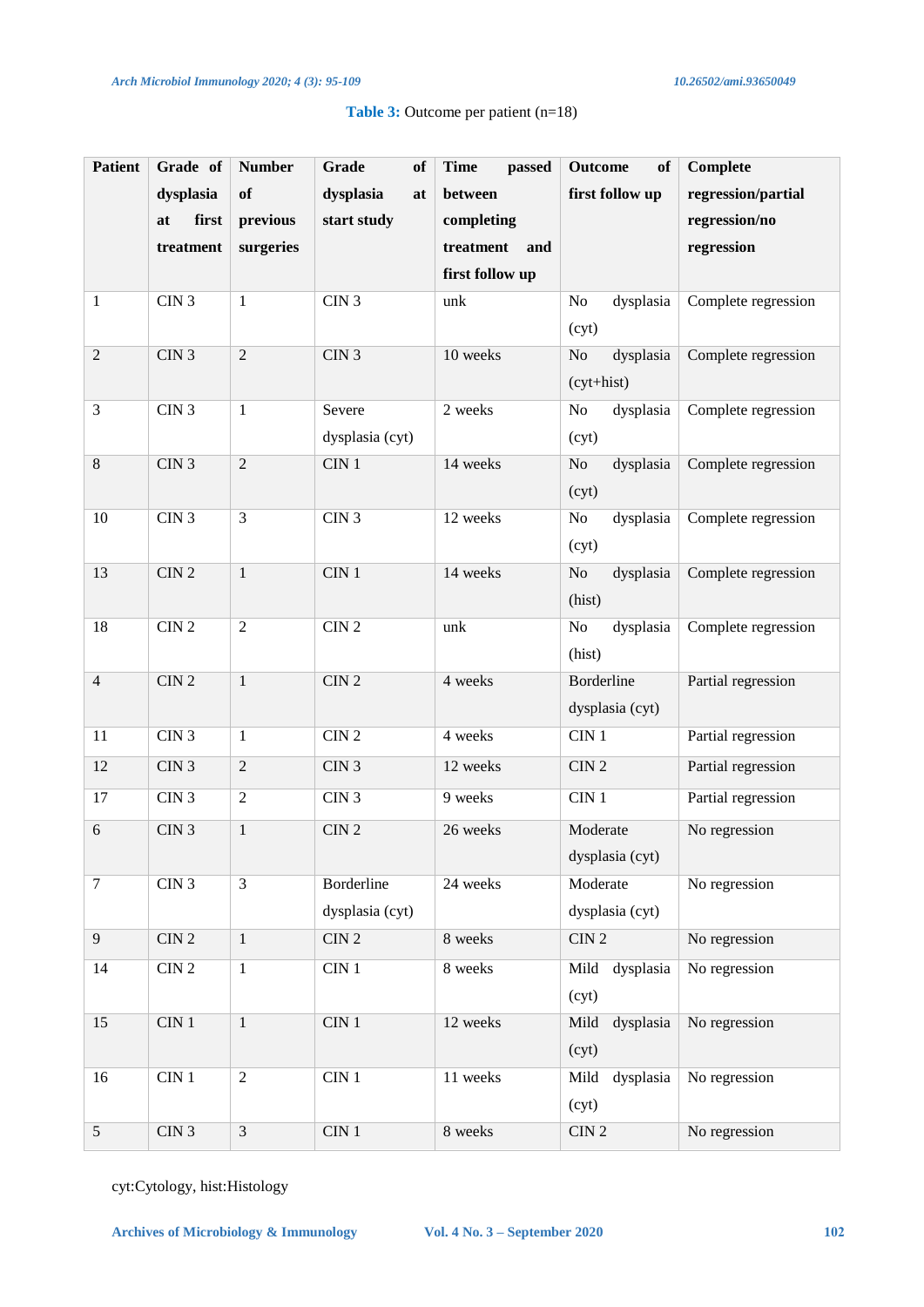## **Table 4:** Patient characteristics in relation to successful outcome (n=18)

|                                                     | <b>Successful treatment</b> | P value |
|-----------------------------------------------------|-----------------------------|---------|
| <b>All patients</b>                                 | 11/18(61%)                  |         |
| Immunodeficiency                                    |                             |         |
| Yes                                                 | $3/5(60\%)$                 | 1.000   |
| N <sub>o</sub>                                      | 8/13(62%)                   |         |
| Time passed between diagnosis of rrCIN and start of |                             |         |
| imiquimod treatment                                 |                             |         |
| $<$ 1 year                                          | 4/5(80%)                    | 0.596   |
| $\geq$ 1 year                                       | 7/13(64%)                   |         |
| Patient's age at start of imiquimod treatment       |                             |         |
| $\leq$ 35 year                                      | 6/7(86%)                    | 0.151   |
| $>35$ year                                          | 5/11(45%)                   |         |
| Lesion grade at start of imiquimod treatment        |                             |         |
| Low grade lesion                                    | 3/8(38%)                    | 0.145   |
| <b>High grade lesion</b>                            | 8/10(80%)                   |         |
| Number of surgical treatments before start of       |                             |         |
| imiquimod treatment                                 |                             |         |
| $\mathbf{1}$                                        | 5/9(56%)                    | 1.000   |
| >1                                                  | 6/9(67%)                    |         |
| <b>Parity</b>                                       |                             |         |
| <b>Nulliparous</b>                                  | 6/10(60%)                   | 1.000   |
| One of more children                                | 4/7(57%)                    |         |
| <b>Smoking</b>                                      |                             |         |
| Yes                                                 | 3/5(60%)                    | 1.000   |
| N <sub>0</sub>                                      | 6/10(60%)                   |         |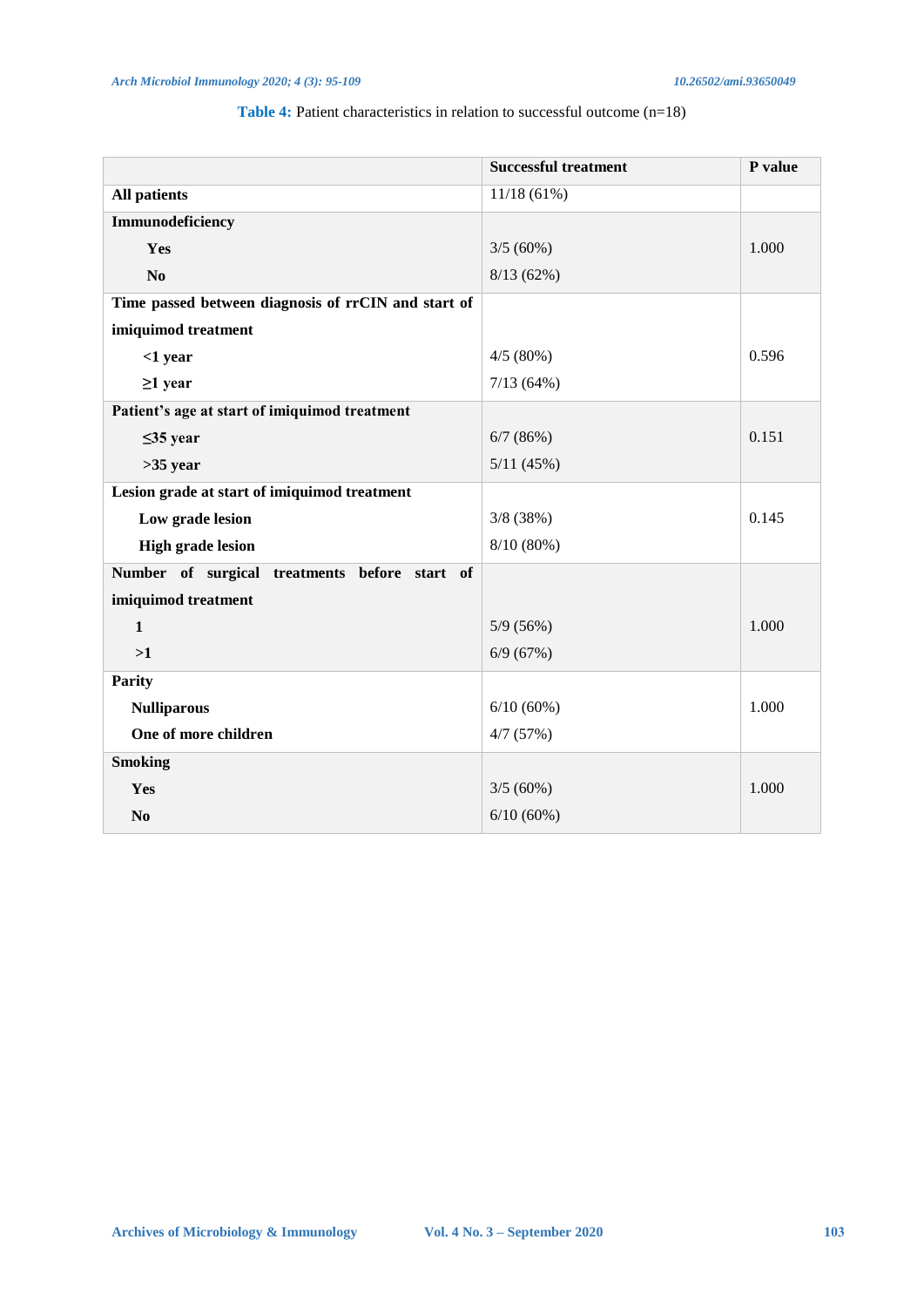## Table 5: Overall information per patient (supplement) n=18

| Pt             | Grade<br>of      | <b>Number</b><br>of | Grade<br>of      | Hr-HPV | <b>Time</b><br>passed     | Outcome of first            | Outcome<br>at                     | Hr-HPV status   | Long-term follow-                  |
|----------------|------------------|---------------------|------------------|--------|---------------------------|-----------------------------|-----------------------------------|-----------------|------------------------------------|
|                | dysplasia<br>at  | previous            | dysplasia<br>at  | status | between                   | follow up                   | end follow up                     | after treatment | up outcome                         |
|                | first            | surgeries           | start study      | start  | completing                |                             |                                   |                 |                                    |
|                | treatment        |                     |                  | study  | treatment<br>and          |                             |                                   |                 |                                    |
|                |                  |                     |                  |        | first follow up           |                             |                                   |                 |                                    |
| 1              | CIN3             |                     | $\rm CIN$ $3$    | pos    | $\ensuremath{\text{unk}}$ | dysplasia<br>No             | CR                                | unk             | Lost after first follow            |
|                |                  |                     |                  |        |                           | (cyt)                       |                                   |                 | up                                 |
| 2              | CIN3             | $\overline{2}$      | CIN3             | pos    | 10 weeks                  | dysplasia<br>No             | CR                                | neg             | N <sub>o</sub><br>treatment,<br>no |
|                |                  |                     |                  |        |                           | $(cyt+hist)$                |                                   |                 | dysplasia in follow up             |
| $\mathfrak{Z}$ | CIN3             | 1                   | Severe dysplasia | unk    | 2 weeks                   | dysplasia   CR<br>No        |                                   | neg             | treatment, no<br>No                |
|                |                  |                     | (cyt)            |        |                           | (cyt)                       |                                   |                 | dysplasia in follow up             |
| $8\,$          | CIN <sub>3</sub> | $\overline{2}$      | CIN <sub>1</sub> | pos    | 14 weeks                  | dysplasia<br>N <sub>o</sub> | <b>CR</b>                         | unk             | Recurrence<br>1x                   |
|                |                  |                     |                  |        |                           | (cyt)                       |                                   |                 | LLETZ,<br>afterwards               |
|                |                  |                     |                  |        |                           |                             |                                   |                 | normal cytology                    |
| 10             | CIN3             | $\mathfrak{Z}$      | CIN3             | unk    | 12 weeks                  | dysplasia   CR<br>No        |                                   | pos             | No<br>treatment,<br>no             |
|                |                  |                     |                  |        |                           | (cyt)                       |                                   |                 | dysplasia and HPV                  |
|                |                  |                     |                  |        |                           |                             |                                   |                 | negative in follow up              |
| 13             | CIN2             | $\mathbf{1}$        | $\rm CIN$ $1$    | pos    | 14 weeks                  | dysplasia   CR<br>No        |                                   | neg             | No<br>treatment, no                |
|                |                  |                     |                  |        |                           | (hist)                      |                                   |                 | dysplasia in follow up             |
| 18             | CIN2             | $\sqrt{2}$          | CIN2             | unk    | unk                       | dysplasia<br>No             | CR                                | neg             | N <sub>o</sub><br>treatment, no    |
|                |                  |                     |                  |        |                           | (hist)                      |                                   |                 | dysplasia and HPV                  |
|                |                  |                     |                  |        |                           |                             |                                   |                 | negative in follow up              |
| $\overline{4}$ | CIN2             |                     | CIN2             | unk    | 4 weeks                   | Borderline                  | $\ensuremath{\mathsf{PR}}\xspace$ | neg             | Recurrence,<br>treated             |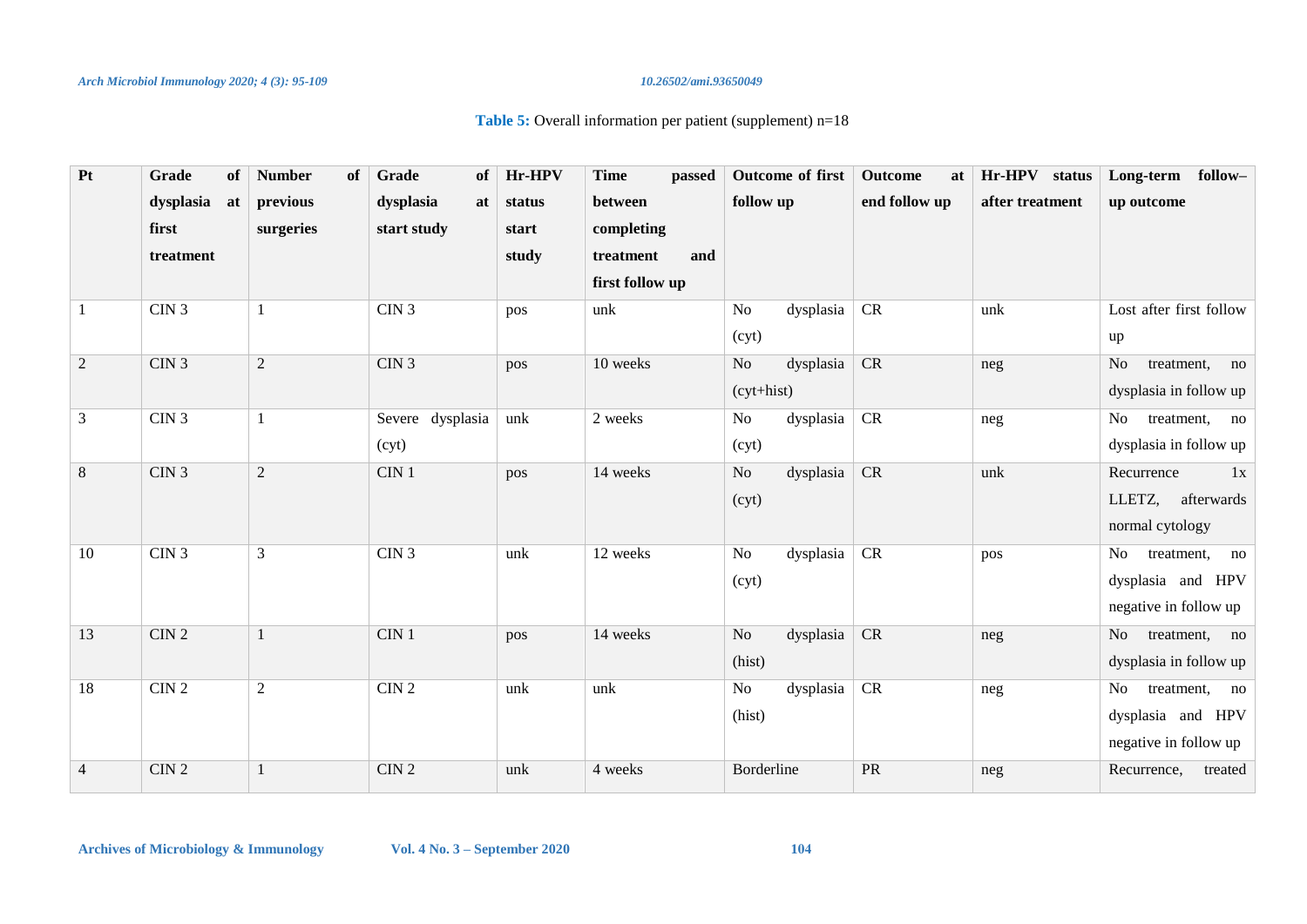|                |      |                |                               |     |          | dysplasia (cyt)             |                |     | imiquimod,<br>with<br>afterwards<br>no<br>dysplasia and HPV<br>negative                                               |
|----------------|------|----------------|-------------------------------|-----|----------|-----------------------------|----------------|-----|-----------------------------------------------------------------------------------------------------------------------|
| $11\,$         | CIN3 | $\mathbf{1}$   | CIN2                          | pos | 4 weeks  | $CIN$ 1                     | PR             | neg | No<br>treatment,<br>no<br>dysplasia and HPV<br>negative in follow up                                                  |
| 12             | CIN3 | $\overline{2}$ | CIN3                          | unk | 12 weeks | $CIN$ 2                     | <b>PR</b>      | pos | In follow up LLETZ<br>imiquimod<br>and<br>combined, persistent<br>dysplasia for which<br>$4^{\rm th}$ LLETZ scheduled |
| 17             | CIN3 | $\sqrt{2}$     | CIN <sub>3</sub>              | pos | 9 weeks  | $CIN$ 1                     | PR             | pos | Recurrence of high<br>grade dysplasia, died<br>because<br>of<br>pneumonia                                             |
| $\sqrt{6}$     | CIN3 | $\mathbf{1}$   | CIN2                          | unk | 26 weeks | Moderate<br>dysplasia (cyt) | N <sub>O</sub> | pos | First follow up, 2x<br>LLETZ, afterwards<br>normal cytology HPV<br>negative                                           |
| $\overline{7}$ | CIN3 | $\overline{3}$ | Borderline<br>dysplasia (cyt) | pos | 24 weeks | Moderate<br>dysplasia (cyt) | N <sub>O</sub> | neg | No treatment, normal<br><b>HPV</b><br>cytology<br>negative                                                            |
| 9              | CIN2 | $\mathbf{1}$   | CIN2                          | pos | 8 weeks  | CIN2                        | NO             | pos | Immediate<br><b>LLETZ</b><br>procedure,                                                                               |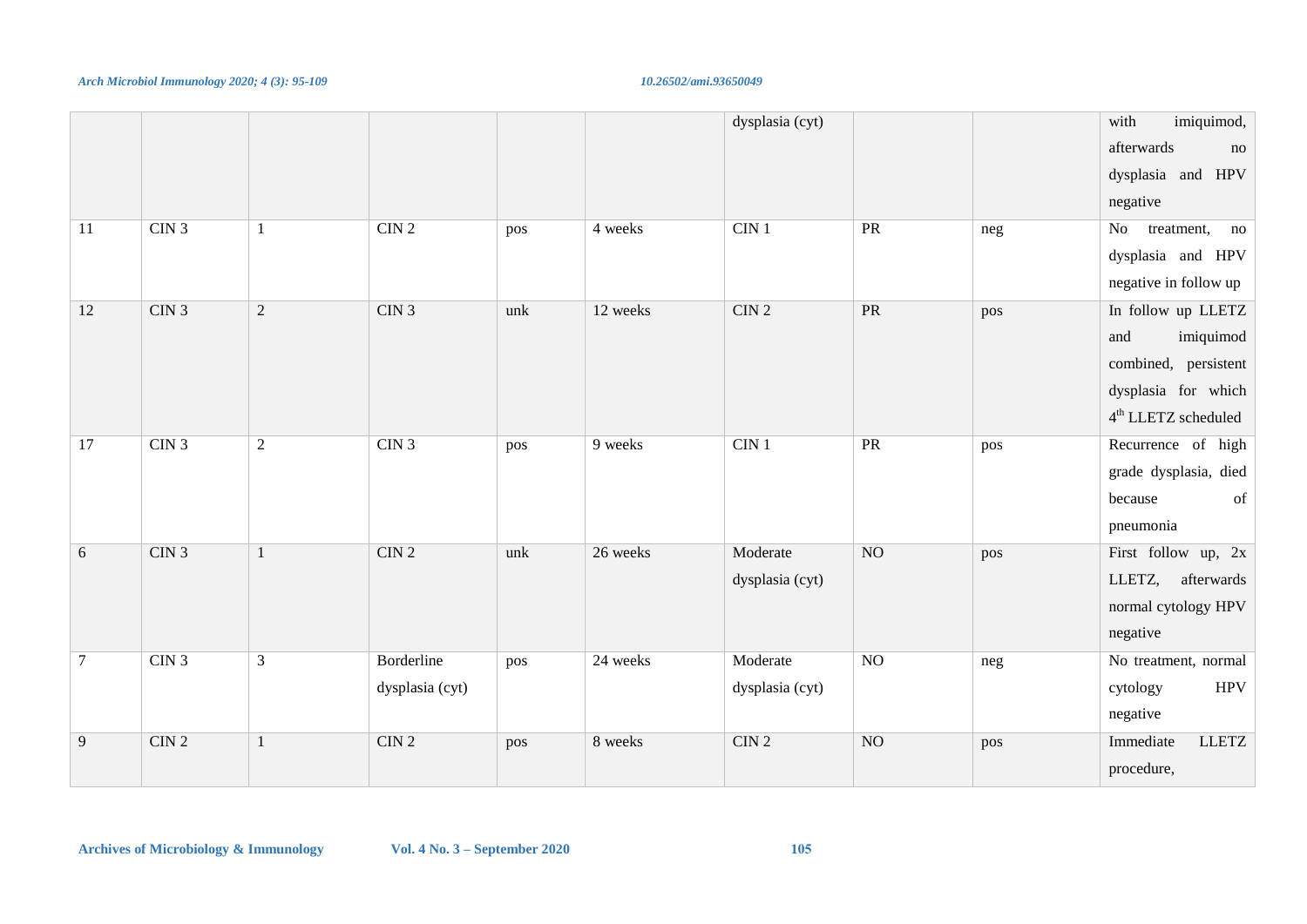### *Arch Microbiol Immunology 2020; 4 (3): 95-109* 10.26502/ami.93650049 **10.26502/ami.93650049**

|                 |                  |                |                  |     |          |                   |          |     | hysterectomy due to     |
|-----------------|------------------|----------------|------------------|-----|----------|-------------------|----------|-----|-------------------------|
|                 |                  |                |                  |     |          |                   |          |     | dysplasia<br>persistent |
|                 |                  |                |                  |     |          |                   |          |     | (CIN 3)                 |
| 14              | CIN2             |                | CIN <sub>1</sub> | pos | 8 weeks  | dysplasia<br>Mild | $\rm NO$ | pos | Persistent low grade    |
|                 |                  |                |                  |     |          | (cyt)             |          |     | refuses<br>dysplasia,   |
|                 |                  |                |                  |     |          |                   |          |     | treatment               |
| 15              | $CIN$ 1          | $\mathbf{1}$   | CIN <sub>1</sub> | pos | 12 weeks | dysplasia<br>Mild | NO       | unk | cytology,<br>Abnormal   |
|                 |                  |                |                  |     |          | (cyt)             |          |     | (no<br>hysterectomy     |
|                 |                  |                |                  |     |          |                   |          |     | dysplasia found)        |
| 16              | CIN 1            | $\overline{c}$ | CIN <sub>1</sub> | pos | 11 weeks | dysplasia<br>Mild | NO       | pos | Persistent low grade    |
|                 |                  |                |                  |     |          | (cyt)             |          |     | refuses<br>dysplasia,   |
|                 |                  |                |                  |     |          |                   |          |     | treatment               |
| $5\overline{)}$ | CIN <sub>3</sub> | $\mathfrak{Z}$ | CIN1             | unk | 8 weeks  | CIN2              | PO       | pos | Immediate<br>laser,     |
|                 |                  |                |                  |     |          |                   |          |     | dysplasia<br>persistent |
|                 |                  |                |                  |     |          |                   |          |     | for which imiquimod.    |
|                 |                  |                |                  |     |          |                   |          |     | Died due to auto-       |
|                 |                  |                |                  |     |          |                   |          |     | immune hepatitis        |

Pt: Patient, CR: Complete regression, PR: Partial regression, NO: No regression, PO: Progression, pos: Positive, neg: Negative, unk: Unknown, cyt: Cytology, hist: Histology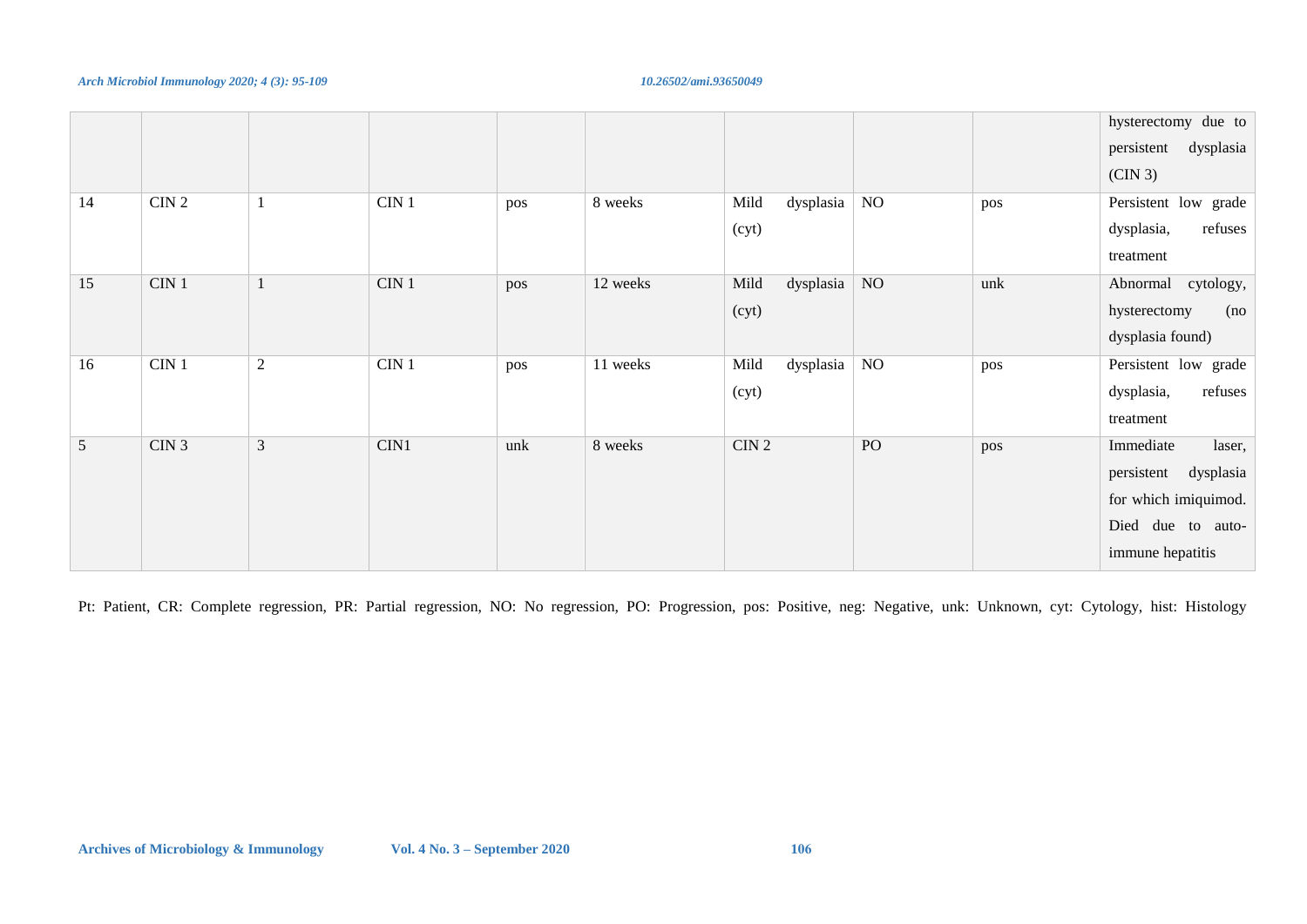## **Discussion**

This is the first study on efficacy of imiquimod treatment for women with residual or recurrent CIN lesions. The treatment had the desired effect in 11 of the 18 women studied (61%). Imiquimod was well tolerated and all patients completed the prescribed treatment.

Patient 7 was defined as stable disease and unsuccessful treatment, since our primary outcome was defined as histological or cytological regression of the lesion. However, despite the stable disease, there was clearance of HPV and complete regression in all cytology afterwards. Clinically this could be seen as successful treatment, which would bring our success rate up to 67%.

Imiquimod treatment of women with proven rrCIN has been described for only two cases [10]. Both women in this study were infected with HIV and both responded well to imiquimod. Still, one of them needed a second treatment with imiquimod. Compared to this data, in our study the response to imiquimod treatment did not differ between the women who were immunocompromised and the women who were not immunocompromised.

An overall 61% success rate of imiquimod treatment may seem moderate, but the efficacy of an additional LLETZ procedure instead of imiquimod treatment may not necessarily be better. One previous study that compared LLETZ versus laser cone biopsy for secondary excision for CIN, showed a high recurrence rate after secondary LLETZ treatment [11]. In the LLETZ group, 59% of the women had normal follow up cytology after 12 months. This would imply that LLETZ is possibly not superior to imiquimod in the treatment of rrCIN. However, since sample sizes are small in that study and our study, and the outcome measures

may not be comparable, additional research is necessary to conform this supposition.

Based on the retrospective evaluation of 18 women in this study, the treatment efficacy of imiquimod in rrCIN seems to be lower than the treatment efficacy in primary lesions [9]. A plausible explanation is the fact that rrCIN represents more aggressive or extensive disease. In our study, seven of the 15 patients who had been tested for hr-HPV after treatment, were tested negative (47%). This percentage is lower than the 90% reported by Chen et al [12]. The study of Chen, however, is not comparable to our study, since in this study not all women necessarily had a rrCIN lesion. Women who remained HPV positive directly after the LLETZ procedure were included in the study and treated with imiquimod. The spontaneous regression rate in the population in that study may have been higher than the regression rate in our study.

We found that imiquimod was relatively well tolerated, although side effects were not uncommon. The frequency and nature of these side effects were comparable to the frequency and nature of the side effects reported in previous studies in which women were treated with vaginal imiquimod [9]. Nevertheless, all patients completed the treatment, albeit that one woman had temporarily stopped treatment and for one woman the dose had been reduced. The high compliance with treatment can probably be ascribed to earlier treatment failure – and thus high motivation to complete treatment.

An interesting finding of our study is that imiquimod treatment was not confined to women with a future pregnancy wish. In a previous study [13], we found that especially patients with the wish to conceive would be willing to see imiquimod as a treatment option for CIN, with the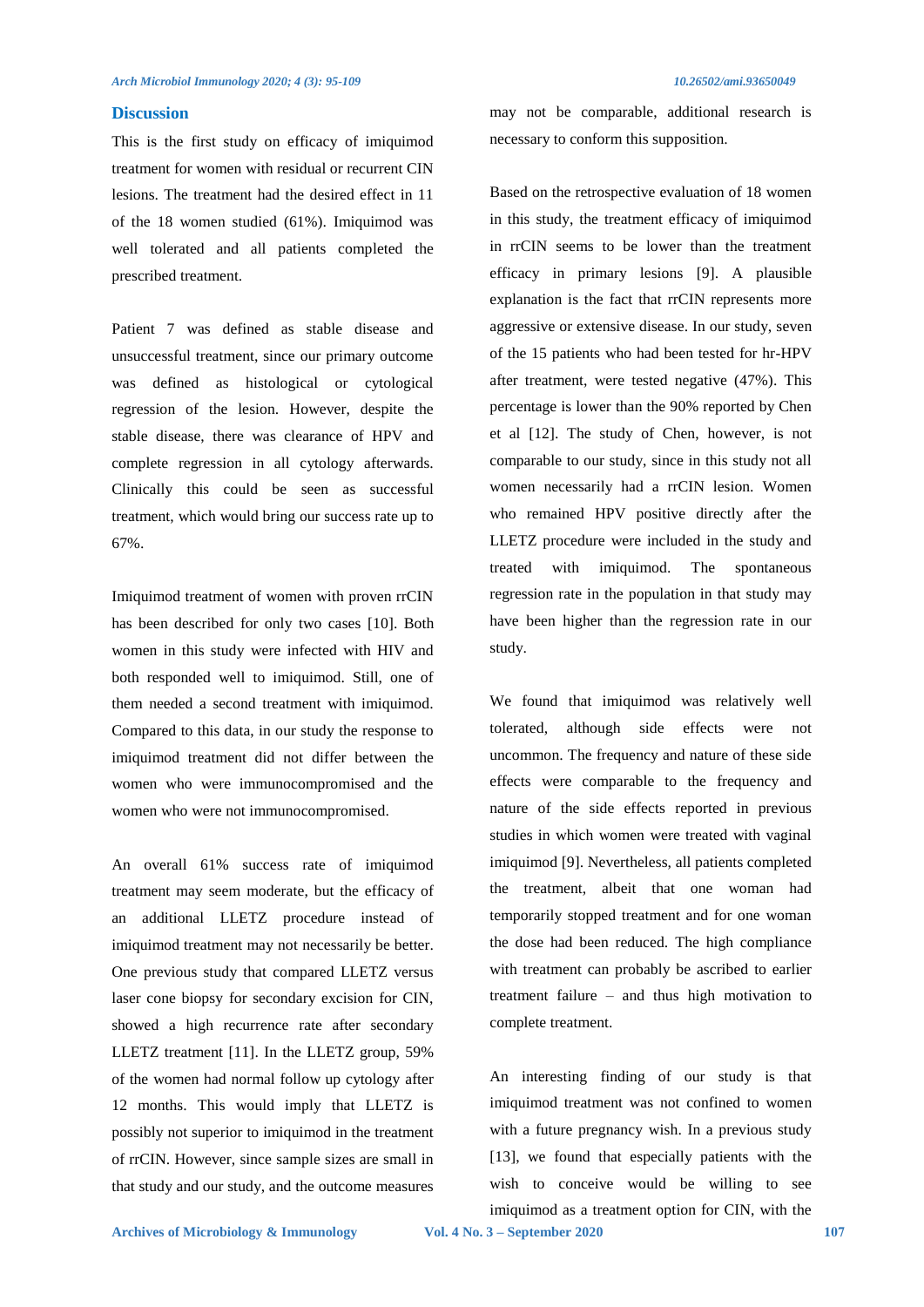aim to reduce the risk of premature birth after repeated LLETZ treatment. In the present study, however, in women already treated for CIN, we see a broader spectrum of indications. This could mean that in the future more of the women already treated for CIN would be interested in treatment with imiquimod.

## **Strengths and limitations**

The main strength of this study is that it has yielded useful information about the efficacy of imiquimod treatment in women with rrCIN, which information can be used in patient counselling. Furthermore, the long follow-up period permitted monitoring of the recurrence of CIN after completing the treatment. Major limitations of this study are the possible inclusion bias. Since there was no randomization, it could be that women with certain characteristics were selected for treatment. There were also missing data, inherent to the retrospective nature of the study. As our study was a multicenter study, their treatment durations and the ways to apply the medication varied.

## **Interpretation**

There is limited evidence on the efficacy of imiquimod treatment in patients with rrCIN. We found that this treatment was successful in 61% of the study population and was generally well tolerated, with side effects comparable to those reported in previous studies on intravaginal imiquimod. Besides a future pregnancy wish, there may be other reasons to choose imiquimod treatment over a repeated LLETZ procedure.

## **Conclusion**

In this retrospective case study, imiquimod treatment was associated with absence or regression of 61% of included women with rrCIN. Not much is known about the success rate of the standard treatment, a secondary LLETZ procedure.

We therefore have started a randomized controlled trial comparing imiquimod treatment with a secondary LLETZ procedure in patients with residual and recurrent CIN lesions, the TopIC-2 study (ClinicalTrials.gov **NCT02669459**).

## **Acknowledgements**

We would like to thank all the clinical personnel who helped us collecting the data for this study.

## **Disclosure of Interests**

The authors declare that they have no conflict of interests.

## **Contribution to Authorship**

AvdS, MK, CG, AJK, FvK and HvB designed the study. AvdS collected the data. AvdS, RvB and HvB analysed the data. AvdS, MK, RvB and HvB drafted the manuscript. All authors actively participated in interpreting the results and revising the paper and all authors approved the final manuscript.

## **Details of Ethical Approval**

Approved by the Medical Ethics Review Board of the Erasmus University Medical Center Rotterdam (MEC-2015-035), 20<sup>th</sup> January 2015.

## **Abbreviations**

CIN: Cervical Intraepithelial Neoplasia LLETZ: Large Loop Excision of the Transformation Zone HPV: Human Papillomavirus VIN: Vulvar Intraepithelial Neoplasia VAIN: Vaginal Intraepithelial Neoplasia AIN: Anal Intraepithelial Neoplasia

## **References**

1. Bray F, Ferlay J, Soerjomataram I, et al. Global cancer statistics 2018: GLOBOCAN estimates of incidence and